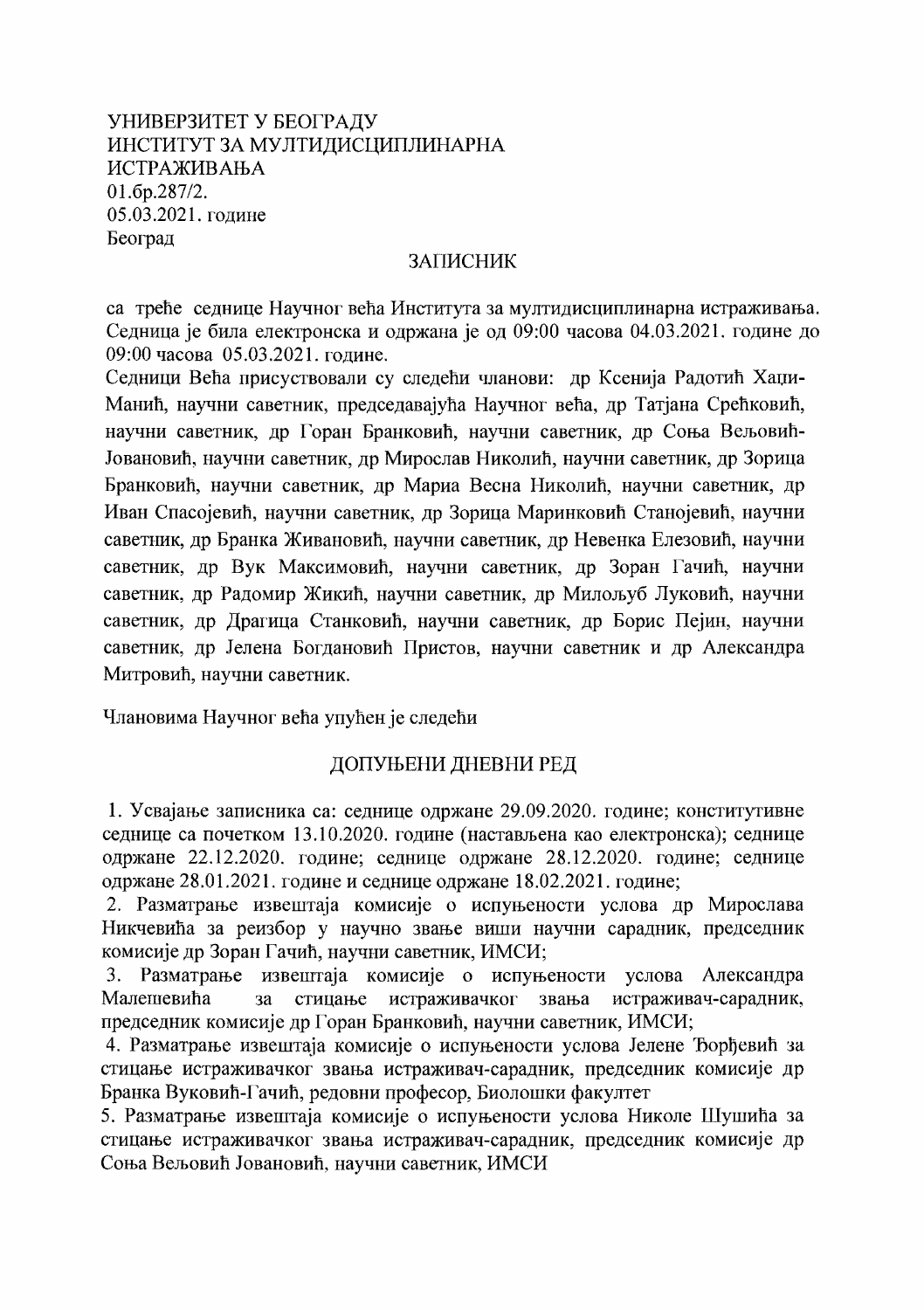6. Покретање поступка за стицање стручног звања виши стручни сарадник Бојане Живановић

7. Давање сагласности др Јелени Драгишић Максимовић, вишем научном сараднику, за учешће на конференцији

8. Допис Универзитета у Београду за предлог једног проректора из редова института у саставу Универзитета

9. Молба др Владимира Јовановића

Председавајућа Научног већа, др Ксенија Радотић Хаџи-Манић, констатовала је да постоји кворум. Допуњени дневни ред је усвојен једногласно.

#### Тачка 1.

Научно веће је, већином гласова, донело следећу

### ОДЛУКУ

Усвајају се записници са: седнице одржане 29.09.2020. године; конститутивне седнице са почетком 13.10.2020. године (настављена као електронска); седнице одржане 22.12.2020. године; седнице одржане 28.12.2020. године; седнице одржане 28.01.2021. године и седнице одржане 18.02. 2021. године

#### Тачка 2.

Комисија у саставу: др Зоран Гачић, научни саветник, ИМСИ, др Мирјана Ленхардт, научни саветник, ИБИСС и др Александар Хегедиш, научни саветник, ИМСИ, поднела је извештај о испуњености услова др Мирослава Никчевића, за реизбор у научно звање виши научни сарадник.

Научно веће је, већином гласова, донело следећу

# ОДЛУКУ

1. Утврђује се предлог одлуке за реизбор у научно звање виши научни сарадник др Мирослава Никчевића.

2. Ову одлуку са документацијом доставити Матичном научном одбору за биологију и Комисији за стицање научних звања које образује Министарство просвете, науке и технолошког развоја Републике Србије.

Потписано писмено образложење чланова Научног већа који су се изјаснили против прихватања предлога налази се у прилогу овог записника и чини његов саставни део.

#### Тачка 3.

Комисија у саставу: др Горан Бранковић, научни саветник, ИМСИ, др Александар Радојковић, виши научни сарадник, ИМСИ, и др Милан Жунић, виши научни сарадник, ИМСИ, поднела је извештај о испуњености услова Александра Малешевића за стицање истраживачког звања истраживачсарадник.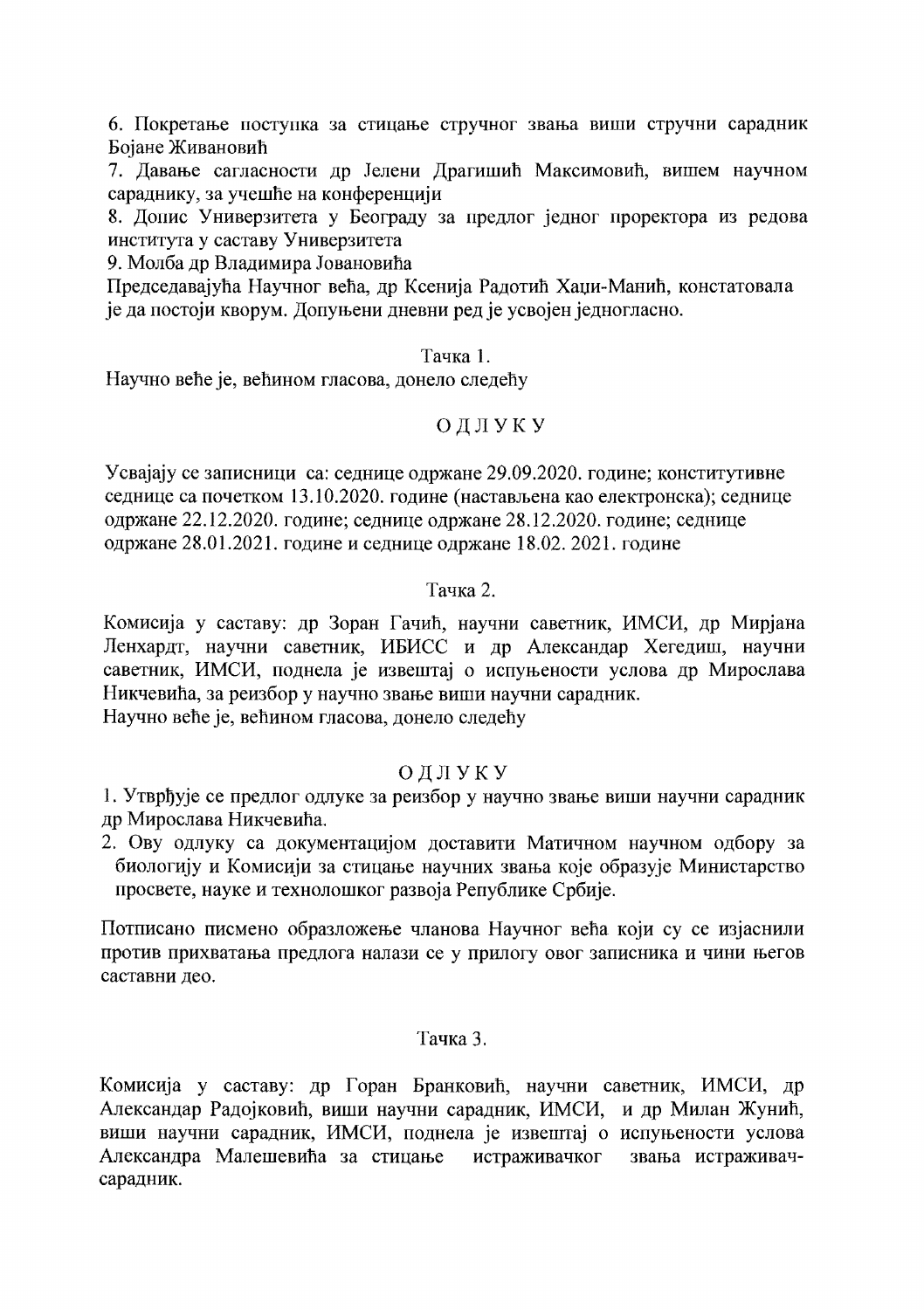Научно веће је, једногласно, донело следећу

# ОЛЛУКУ О СТИЦАЊУ ЗВАЊА ИСТРАЖИВАЧ-САРАДНИК

Утврђује се да Александар Малешевић, испуњава услове за стицање истраживачког звања истраживач-сарадник за период од четири године без могућности поновног реизбора.

### Тачка 4.

Комисија у саставу: др Бранка Вуковић-Гачић, редовни професор, Биолошки факултет, др Мирјана Ленхардт, научни саветник, ИБИСС, и др Зоран Гачић, научни саветник, ИМСИ, поднела је извештај о испуњености услова Јелене Тоордевир за стицање истраживачког звања истраживач-сарадник. Научно веће је, једногласно, донело следећу

### ОДЛУКУ О СТИЦАЊУ ЗВАЊА ИСТРАЖИВАЧ-САРАДНИК

Утврђује се да Јелена Ђорђевић, испуњава услове за стицање истраживачког истраживач-сарадник за период од четири године без могућности звања поновног реизбора.

# Тачка 5.

Комисија у саставу: др Соња Вељовић Јовановић, научни саветник, ИМСИ, др Драгица Станковић, научни саветник, ИМСИ, и др Мартин Бобинац, редовни професор, Шумарски факултет, поднела је извештај о испуњености услова Николе Шушића за стицање истраживачког звања истраживач-сарадник. Научно веће је, једногласно, донело следећу

# ОДЛУКУ О СТИЦАЊУ ЗВАЊА ИСТРАЖИВАЧ-САРАДНИК

Утврђује се да Никола Шушић испуњава услове за стицање истраживачког звања истраживач-сарадник за период од четири године без могућности поновног реизбора.

Тачка 6. Научно веће је, једногласно, донело следећу

ОДЛУКУ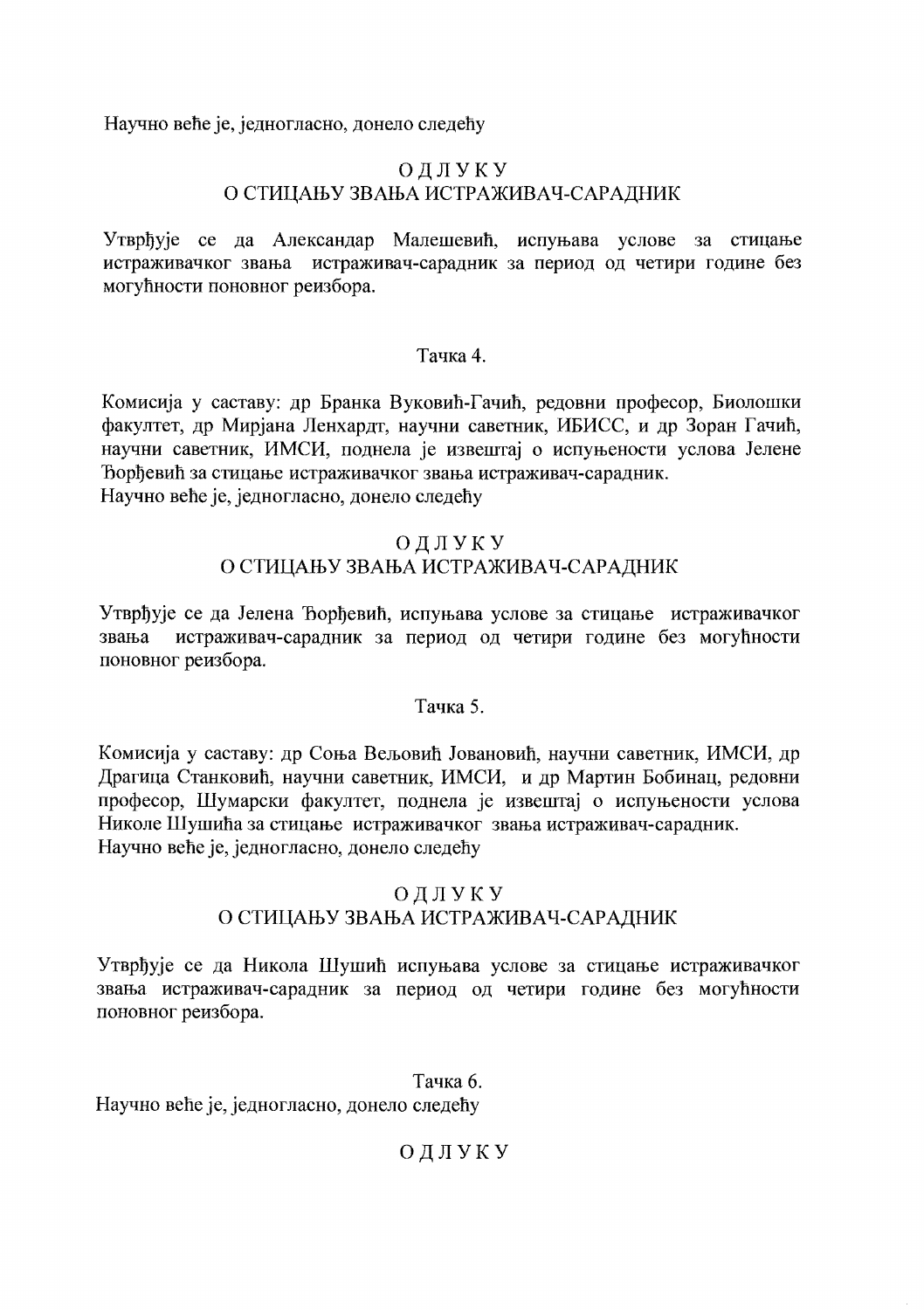1. Образује се комисија за спровођење поступка за стицање звања виши стручни сарадник Бојане Живановић.

2. У комисију из тачке 1. ове одлуке именују се:

- 1. др Соња Вељовић Јовановић, научни саветник, ИМСИ,
- 2. др Јелена Богдановић Пристов, научни саветник, ИМСИ,
- 3. др Соња Милић Комић, научни сарадник, ИМСИ.

3. Комисија из тачке 2. ове одлуке дужна је да, у року од 30 дана, поднесе извештај Научном већу Института који мора да садржи:

- биографске податке,
- преглед стручног и научног рада и оцену рада за претходни изборни период,
- оцену да ли су испуњени услови за стицање звања,
- предлог за стицање звања.

#### Тачка 7.

Научно веће је, једногласно, донело следећу

# ОДЛУКУ

Даје се сагласност др Јелени Драгишић Максимовић, вишем научном сараднику, за учешће на online конференцији "European Geosciences Union – vEGU21 General Assembly 2021" која ће се одржати од 19. до 30. априла 2021. године. На конференцији ће бити представљен рад под насловом "Silicon-mediated manganese tolerance of cucumber: the apoplastic modulation".

#### Тачка 8.

Научно веће Института за мултидисциплинарна истраживања није предложило кандидата за проректора Универзитета у Београду.

#### Тачка 9.

Научно веће је, већином гласова, донело следећу

# ОДЛУКУ

Даје се сагласност др Владимиру Јовановићу, научном сараднику, да на Физичком факултету, Универзитета у Београду покрене поступак за стицање научног звања виши научни сарадник.

# Додатна обраћања Већу

Др Татјана Срећковић, научни саветник, накнадно, а пре истека времена предвиђеног за гласање позвала се на чл. 29. Пословника о раду Научног већа